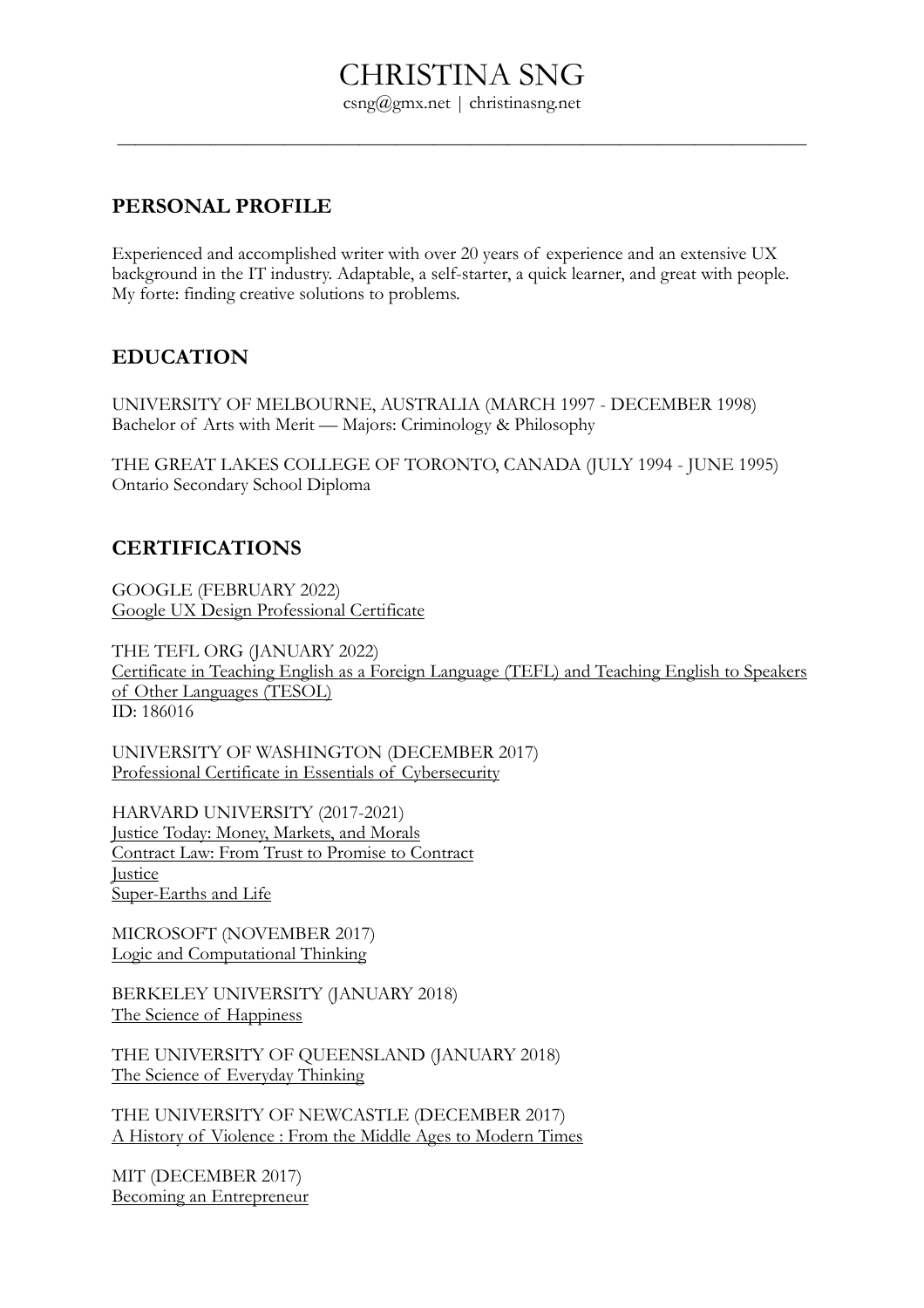csng@gmx.net | christinasng.net

 $\overline{\phantom{a}}$  , and the contract of the contract of the contract of the contract of the contract of the contract of the contract of the contract of the contract of the contract of the contract of the contract of the contrac

#### **PROFESSIONAL EXPERIENCE**

WRITER, POET, ESSAYIST

2000 — PRESENT

· News and feature articles writer for broadcast magazine *Asia Pacific Broadcasting,* educational series *Courses Now*, and education provider Maths@Singapore.

· Technical writer of white papers for Jones Lang LaSalle, as well as documentation and white papers for the Cisco website Cisco Systems Service Provider Metro Solutions and mini-site Cisco Systems Secure Network Anywhere.

· Scriptwriter for *Connect@Changi*.

· Two-time winner of the Bram Stoker Award for Superior Achievement in Poetry for books *A Collection of Nightmares* (Raw Dog Screaming Press, 2017) and *A Collection of Dreamscapes* (Raw Dog Screaming Press, 2020). Author of several chapbooks. Published work includes a novelette, various short fiction, and over 1000 contemporary, Japanese short form, horror, science fiction, and fantasy poems in venues such as *Cricket*, *Fantastic Stories of the Imagination*, *Interstellar Flight Magazine*, *Southwest Review*, and *The Washington Post*. Recent awards include the Jane Reichhold International Prize (2018) and the Pula Film Festival International Haiku Competition (2021). · Journalist and essayist for *Catness*, *Cinemania*, *Creatures, Interstellar Flight Magazine,* and *The Ascent.* Bram Stoker Award nominee for essay "Final Girl: A Life in Horror" in the category of Superior Achievement in Short Non-fiction.

EDUCATOR

2007 — PRESENT

· Instructor of poetry and art at the Singapore Writers Festival, the Singapore American School, the Istana, and Faber-Castell.

· Poetry and art exhibited at A Day in the Life of Singapore, Poets House (USA), The Fox Poetry Box (USA) and LOVE STORIES Art Exhibition 2019 (Singapore).

PRODUCER (SULAKE SINGAPORE PTE LTD)

NOVEMBER 2004 – MARCH 2007

· Creation and execution of marketing campaigns, in-games activities, events, and competitions for Habbo Hotel Singapore.

· Writing, editing, and typesetting of the weekly online newsletter.

· Development of the back story, mythology, and ongoing story of Habbo Hotel and its characters.

· Development and implementation of internal and external website promotions for advertisers and partners, including editorials and advertising copy.

· Management, localisation, and execution of new releases and versions of the game.

#### CONSULTANT (INFOCOMM DEVELOPMENT AUTHORITY OF SINGAPORE) MAY – NOVEMBER 2004

· Developed and consulted on best practice for eGovernment.

· Developed and managed various eGovernment portals, from strategic positioning, target audience analysis, information architecture, interface and graphic design, and DHTML programming and troubleshooting.

· Project Management for various eGovernment initiatives.

· Produced and reviewed policies on eGovernment.

· Created the information architecture on and successfully launched the eCitizen website.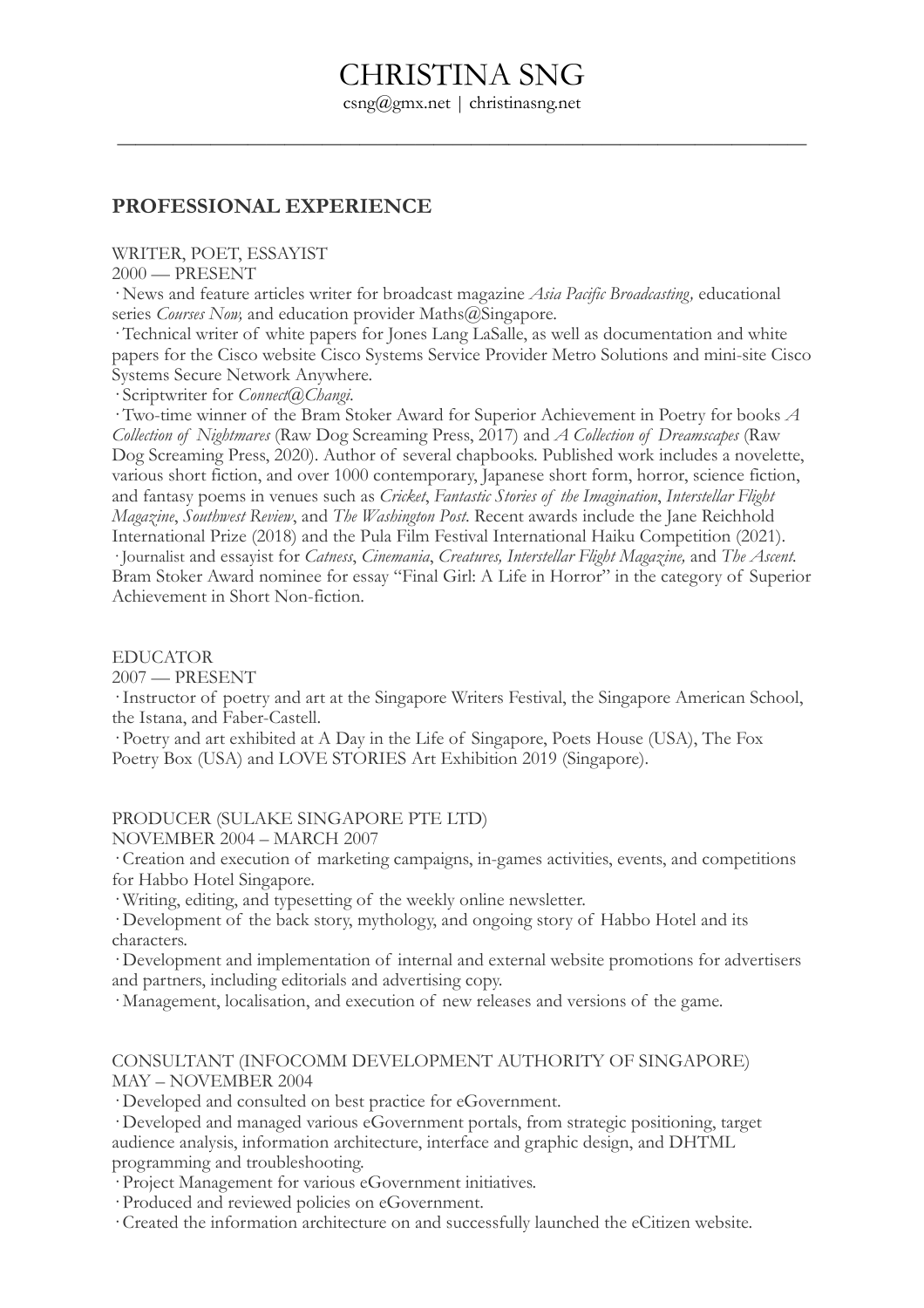csng@gmx.net | christinasng.net

 $\overline{\phantom{a}}$  , and the contract of the contract of the contract of the contract of the contract of the contract of the contract of the contract of the contract of the contract of the contract of the contract of the contrac

INTRANET WEBMASTER, TECHNOLOGY & OPERATIONS (DBS BANK LTD) OCTOBER 2002 – APRIL 2004

· Daily management and maintenance of the Technology & Operations (T&O) Intranet site.

· Assistance, training, and compliance of content managers in the development and maintenance of their own sections of the Intranet.

· Policy development and implementation of best practices for management of the T&O site.

· Regular review and revamp of the T&O site to ensure maximum usability and relevancy.

· Creation of graphics, e-marketing campaigns, and mini-sites for various T&O events.

· Creative and technical consultation on DBS IT projects.

· Migration and integration of content from restructured departments to T&O Intranet site.

· Editing and typesetting of the Information Technology Group IT Annual Report 2002.

#### SENIOR PRODUCER (WEB CONNECTION)

MARCH 2000 - NOVEMBER 2000

· Spearheaded projects and pitches that were successfully implemented, including Kenzo Extranet, and HSBC Personal Banking.

· Developed usability and navigation strategy for Strategic Intelligence, Digiwhiz.com, and Kenzo Extranet.

· Developed usability documents that became company standards, including Usability standards for design, copy, navigation, technical, branding, and customer relationship management.

· Lead in developing processes for running the Production and Creative teams, including Quality Assurance checklists and creative briefs.

· Editor of the Web Connection User's Digest, an internal newsletter.

· Built and trained the Production team.

#### INFORMATION ARCHITECT (THE EDGE CONSULTANTS) SEPTEMBER 1999 - FEBRUARY 2000

· Developed site architecture, content management, and site documentation, and creative consultancy for M1, WAP, Wireless Edge, Cyberway, GK Goh, Maybank, DiGi, C2OCity, Bugis Holdings, Supreme Court, The Heeren, SICEC, Ong & Co., OUB2000, Bowtie, and AIG.

· Created a methodology for logical and user-friendly site navigation.

· Developed an efficient system of information management and information database.

# ACCOUNT EXECUTIVE (THE EDGE CONSULTANTS)

MAY - AUGUST 1999

· Client management, proposal research and development, competitive analysis, information architecture, and strategic planning.

· Successful management and launch of Fuji Xerox Docuworks and Centreware, development of proposals for The Hour Glass, management for M1, GK Goh, British Airways, Supreme Court, Hu'u Bar, and Phillip Securities.

#### WEB DEVELOPER (THE EDGE CONSULTANTS)

#### JUNE 1996 - FEBRUARY 1997

· Web interface design, development and troubleshooting, maintenance, cross-platform compatibility testing, and user acceptance testing.

· Maintained the Singapore Power website.

· Designed and developed the information architecture of the M1 Dealer Activation Intranet, Minerva Motors, and Allen & Gledhill.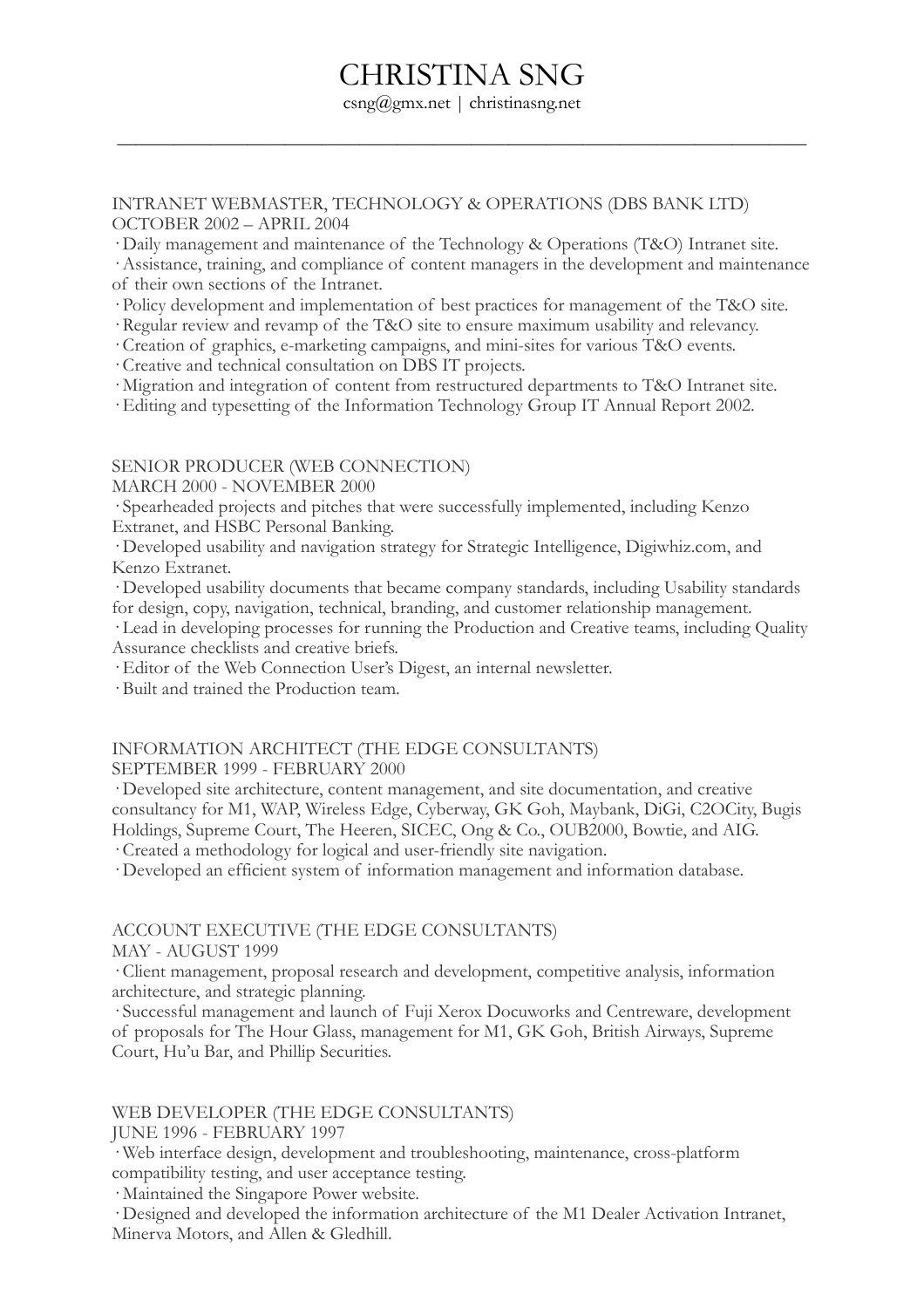csng@gmx.net | christinasng.net

 $\overline{\phantom{a}}$  , and the contract of the contract of the contract of the contract of the contract of the contract of the contract of the contract of the contract of the contract of the contract of the contract of the contrac

### **SOFTWARE**

Windows and Mac OS Languages - HTML, CSS Microsoft Word, PowerPoint, Excel Pages, Numbers OpenOffice, LibreOffice Google Docs, Slides Adobe Photoshop, XD Figma

# **DESIGN**

Information Architecture Wireframing Rapid Prototyping Usability Testing Interface Design Interaction Design Typography Storyboarding

# **LANGUAGES**

Fluent written and spoken English Basic written and proficient spoken Mandarin and Cantonese Basic written and spoken French

# **FESTIVAL/CONVENTIONS**

Singapore Writers Festival (2015-2020)  $Night@Lib(2019)$ StokerCon UK (2020) Confluence USA (2020) TBRCON USA (2022)

# **AWARDS**

"A Collection of Dreamscapes", *Winner, Bram Stoker Award for Superior Achievement in a Poetry Collection,* 2021, *Runner-up, Elgin Book Award,* 2021 "A Collection of Nightmares", *Winner, Bram Stoker Award for Superior Achievement in a Poetry Collection,* 2018 "Astropoetry", *Runner-up, Elgin Chapbook Award,* 2018 "Final Girl: A Life in Horror", *Finalist, Bram Stoker Award for Superior Achievement in Short Nonfiction,* 2021